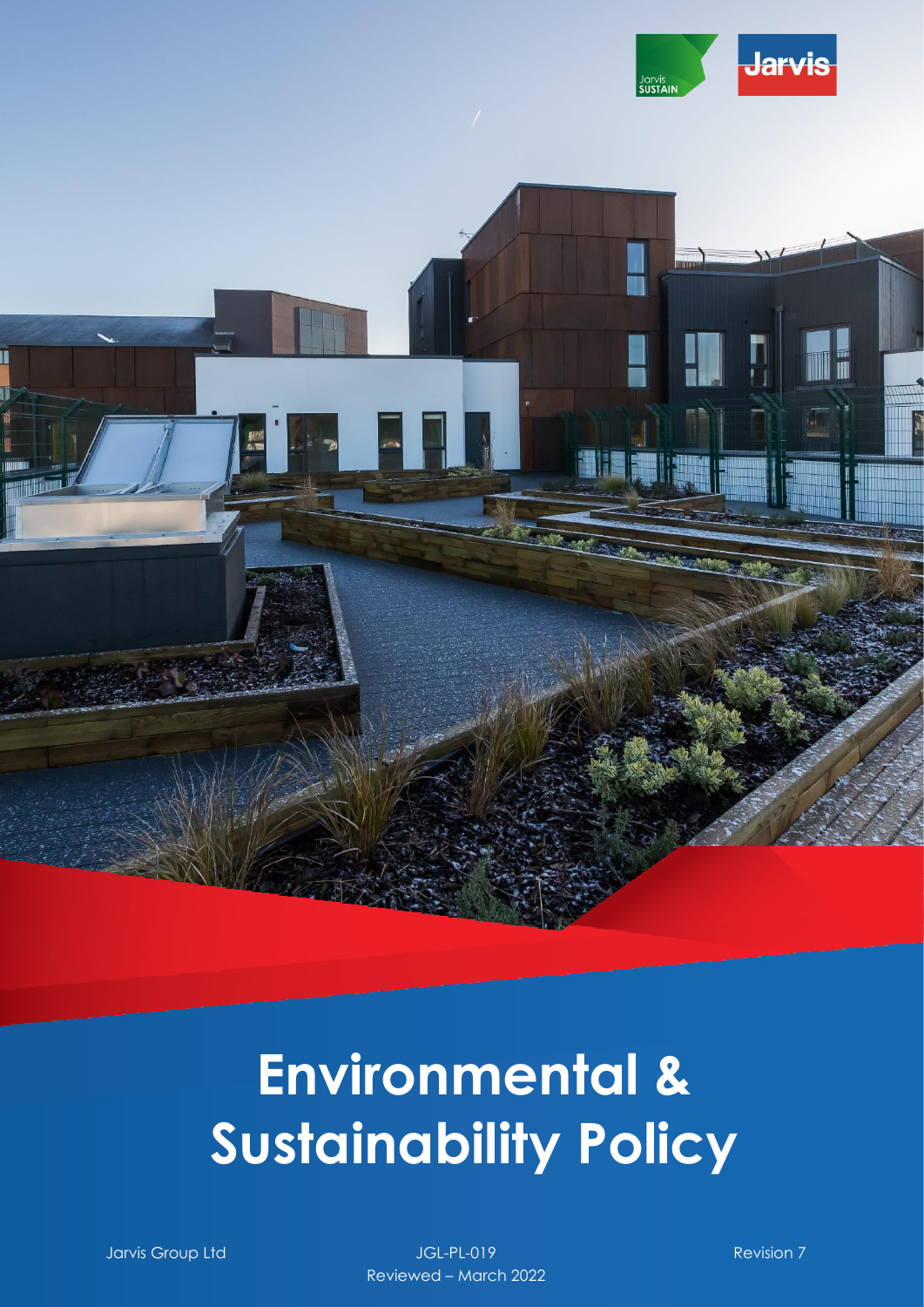## **Environmental & Sustainability Policy**



#### **Our Approach**

At Jarvis, we recognise that our activities have an impact on the environment and the communities in which we operate. We are committed to protecting the environment by reducing that impact, and promoting and introducing environmental and sustainable best practices.

We are also committed to the fulfilment of our compliance obligations, and the prevention of pollution or waste of natural resources, through good management practice, with the aim of continually improving our environmental management system and performance.

We fully utilise SmartWaste as our online environmental reporting tool. This was designed by the BRE to help the industry monitor and report on key environmental areas, such as waste generation and management, site waste management plans, energy and water use, sustainable timber and material supply and carbon impacts from transport. This is a system we have already trialled across the business previously, but now can roll out fully due to our investment in digitising our operations.

In response the Government's Green Industrial Revolution, CO2nstructZero sets out the industry's response to meet the Net Zero goal. Forming part of this is the introduction of the Carbon Reduction Code for the Built Environment, which allows us to commit to reviewing our own performance, publicise our annual progress, and share best practice on the processes and initiatives we've established.

Throughout all of our operations, we are constantly looking at how we can further improve our environmental performance and provide added benefits to our clients, an approach taken by Jarvis for decades. We are consistently looking at how we can reduce waste, through intelligent design and working practice, as well as company-wide and project-based initiatives to proactively reduce our impact on our planet.

To date, we have implemented numerous initiatives from the use of off-site production, Modern Methods of Construction (MMC) and new technologies, to carbon offsetting through simple tree planting schemes, and even on-site allotments and bug-hotels. We are eager to explore any positive influence to ensure that it is not dismissed. For each project, an environmental impact assessment is undertaken, so that our works do not detrimentally impact the biodiversity surrounding our works.

Through our corporate responsibility as principal contractor, we use this to help influence design to incorporate more sustainable products and solutions, reduce waste and even offer guidance on choice of heating and energy systems and resource harnessing. We are looking at producing environmentally efficient buildings, and have been doing so ahead of new Part L Regulations.

#### **Management System Policy & Implementation**

To support the implementation and continual improvement of our ISO14001 Management System, the following will be undertaken:

- Setting environmental objectives and monitoring of performance
- Emphasis of significant environmental aspects, such as reducing our energy use, reducing our carbon footprint, recycling of materials and minimising waste.
- Appointment of environmental champion(s) and working group, to ensure that our Environmental Management System (EMS) requirements are established, implemented and maintained, and to report on the performance of the EMS to the board as a basis for continuous improvement.
- Setting quantifiable targets and develop Key Performance Indicators (KPIs) to assist in the measurement and evaluation of our progress.
- Establishing a staff training programme to ensure that all staff are made aware of the significant environmental impacts of their work, and their roles and responsibilities in achieving conformance with the environmental policy.
- Keeping the site rules under review, to ensure they reflect the aims of the environmental policy, with specific references to recycling, reducing waste, and preventing pollution.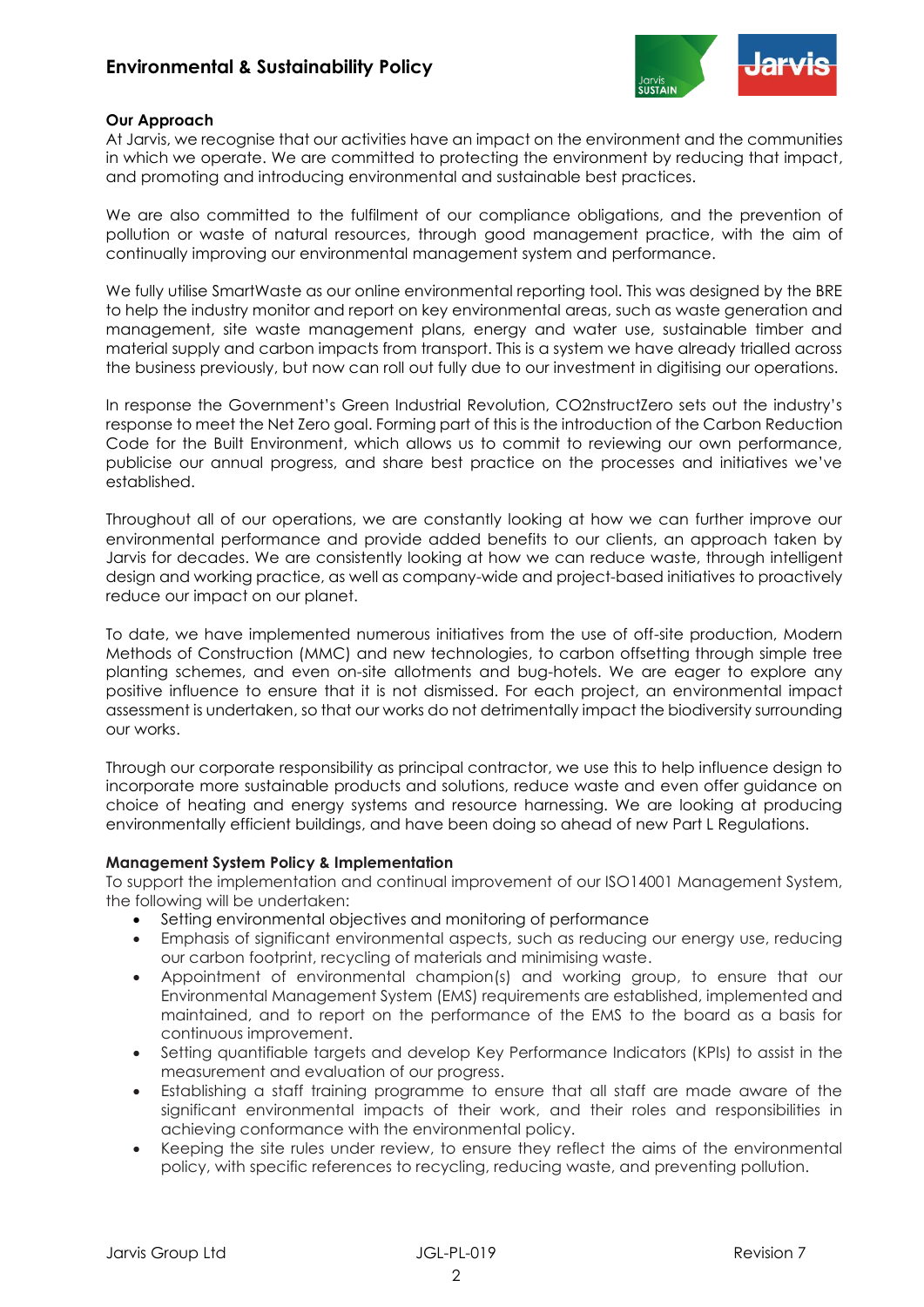# **Environmental & Sustainability Policy**



- Ensuring that we maintain a professional appearance of our site boundary and access points, displaying the appropriate public and safety information as necessary and that we also keep access approaches clean from construction debris or mud.
- Developing Construction Environmental Management Plans for all sites.
- Working with our supply chain to design buildings in more sustainable ways, and monitor material use, including minimising construction waste.
- Carrying out environmental hazard identification and risk assessments prior to commencement on site, and formulate emergency action plans, e.g. to respond to spillages etc.
- Ensuring this policy is made available to interested parties, as appropriate.
- Commitment to the 'One Planet Pledge', where the business will strive to be net carbon by 2040. [https://www.oneplanetpledge.org](https://www.oneplanetpledge.org/)

#### **Road to Net Zero**

Jarvis Contracting has made a clear goal to become a Net Zero Carbon business by 2040, via our commitment to the One Planet Pledge. As part of maintaining, and the continual improvement of our ISO14001 management system, the following steps are being taken to support our Net Zero commitment:

#### **Implementation & Monitoring**

- Develop, measuring and reporting against sustainability goals.
- Setting of KPIs and annual reduction targets.
- Increased use of digitisation.
- Employee & supply chain education and training.
- Carbon offsetting by incorporating initiatives into Jarvis delivered projects and schemes.
- Establishing our carbon footprint.
- Quarterly environmental audit.

#### **Waste**

- Reduction of waste, through intelligent design, product selection and use.
- Improved reuse or recycling of residual waste.
- Increased segregation of waste.
- Introduction of SmartWaste.
- Improve on current waste KPI of 92%.

#### **Operations**

- Consideration to increasing proportion of off-site manufactured components, products, systems or buildings.
- Attaining supply chain buy in and support to Jarvis commitments.
- Reduction of carbon emissions through improved operational delivery.
- Consideration towards increasing proportion of off-site manufactured components, products, systems or buildings.
- Attaining supply chain buy-in and support to Jarvis commitments.
- Reduction of carbon emissions through improved operational delivery.
- Early contractor involvement to allow for introduction and consideration of off-site products in scheme design.

#### **Plant & Vehicle**

- Consideration to introduce hybrid/electric vehicles to company fleet.
- Consideration to introduce HVO (Hydrotreated Vegetable Oil) for plant & machinery.
- Consideration to introduce electric plant.

#### **Supply Chain**

- Supply chain workshops & engagement.
- Understand the wider environmental performance of our supply chain and their own procedures.